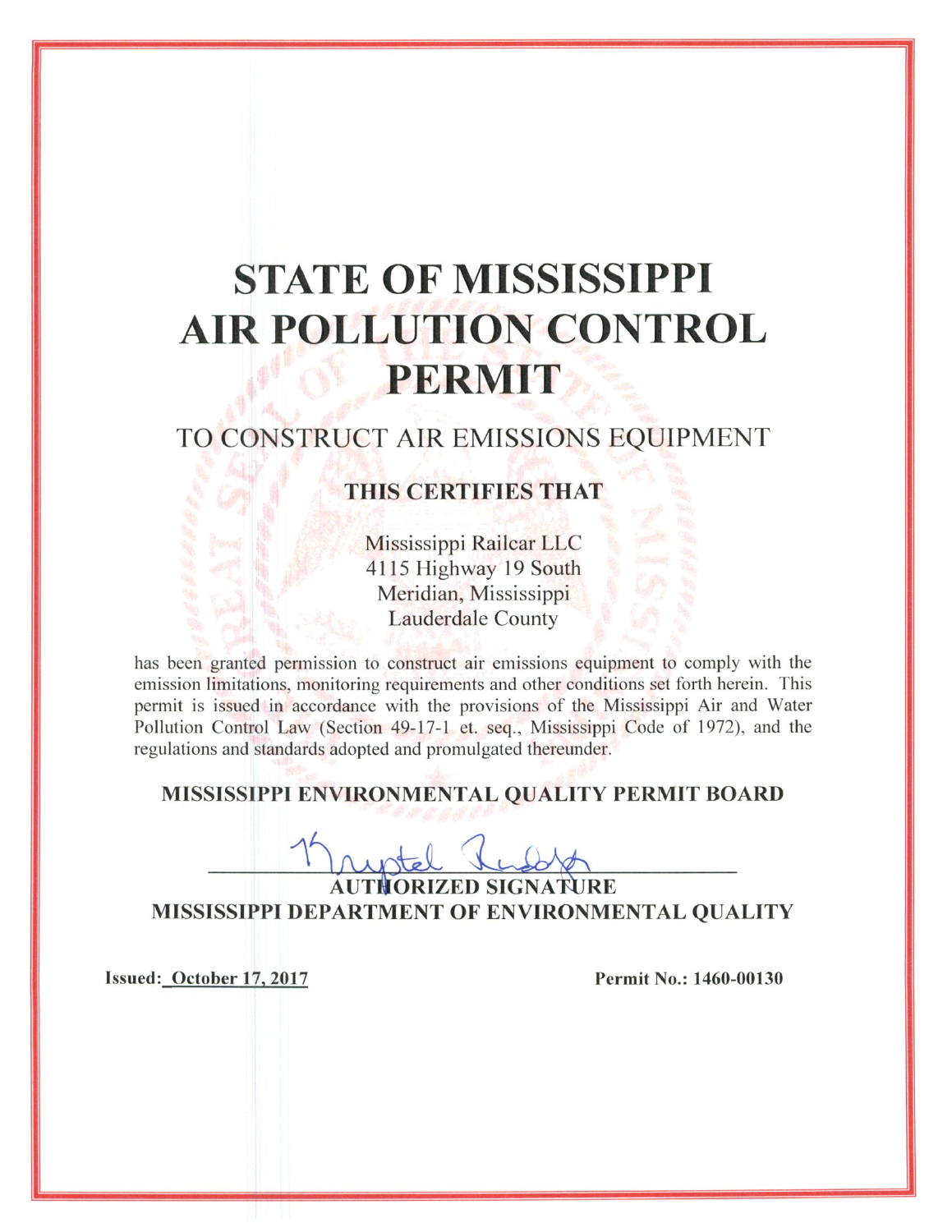#### **SECTION 1**

#### **A. GENERAL CONDITIONS**

- 1. This permit is for air pollution control purposes only. (Ref.: 11 Miss. Admin. Code Pt. 2, R. 2.1.D.)
- 2. Any activities not identified in the application are not authorized by this permit. (Ref.: Miss. Code Ann. 49-17-29 1.b)
- 3. The knowing submittal of a permit application with false information may serve as the basis for the Permit Board to void the permit issued pursuant thereto or subject the applicant to penalties for operating without a valid permit pursuant to State Law. (Ref.: 11 Miss. Admin. Code Pt. 2, R. 2.2.B(5).)
- 4. It is the responsibility of the applicant/permittee to obtain all other approvals, permits, clearances, easements, agreements, etc., which may be required including, but not limited to, all required local government zoning approvals or permits. (Ref.: 11 Miss. Admin. Code Pt. 2, R. 2.1.D(6).)
- 5. The issuance of a permit does not release the permittee from liability for constructing or operating air emissions equipment in violation of any applicable statute, rule, or regulation of state or federal environmental authorities. (Ref.: 11 Miss. Admin. Code Pt. 2, R. 2.2.B(7).)
- 6. It shall not be a defense for a permittee in an enforcement action that it would have been necessary to halt or reduce the permitted activity in order to maintain compliance with the conditions of the permit, unless halting or reducing activity would create an imminent and substantial endangerment threatening the public health and safety of the lives and property of the people of this state. (Ref.: 11 Miss. Admin. Code Pt. 2, R. 2.2. $B(15)(a)$ .)
- 7. The permit and/or any part thereof may be modified, revoked, reopened, and reissued, or terminated for cause. Sufficient cause for a permit to be reopened shall exist when an air emissions stationary source becomes subject to Title V. The filing of a request by the permittee for a permit modification, revocation and reissuance, or termination, or of a notification of planned changes or anticipated noncompliance does not stay any permit condition. (Ref.: 11 Miss. Admin. Code Pt. 2, R. 2.2.B(15)(b).)
- 8. The permit does not convey any property rights of any sort, or any exclusive privilege. (Ref.: 11 Miss. Admin. Code Pt. 2, R. 2.2.B(15)(c).)
- 9. The permittee shall furnish to the DEQ within a reasonable time any information the DEQ may request in writing to determine whether cause exists for modifying, revoking and reissuing, or terminating the permit or to determine compliance with the permit. Upon request, the permittee shall also furnish to the DEQ copies of records required to be kept by the permit or, for information claimed to be confidential, the permittee shall furnish such records to the DEQ along with a claim of confidentiality. The permittee may furnish such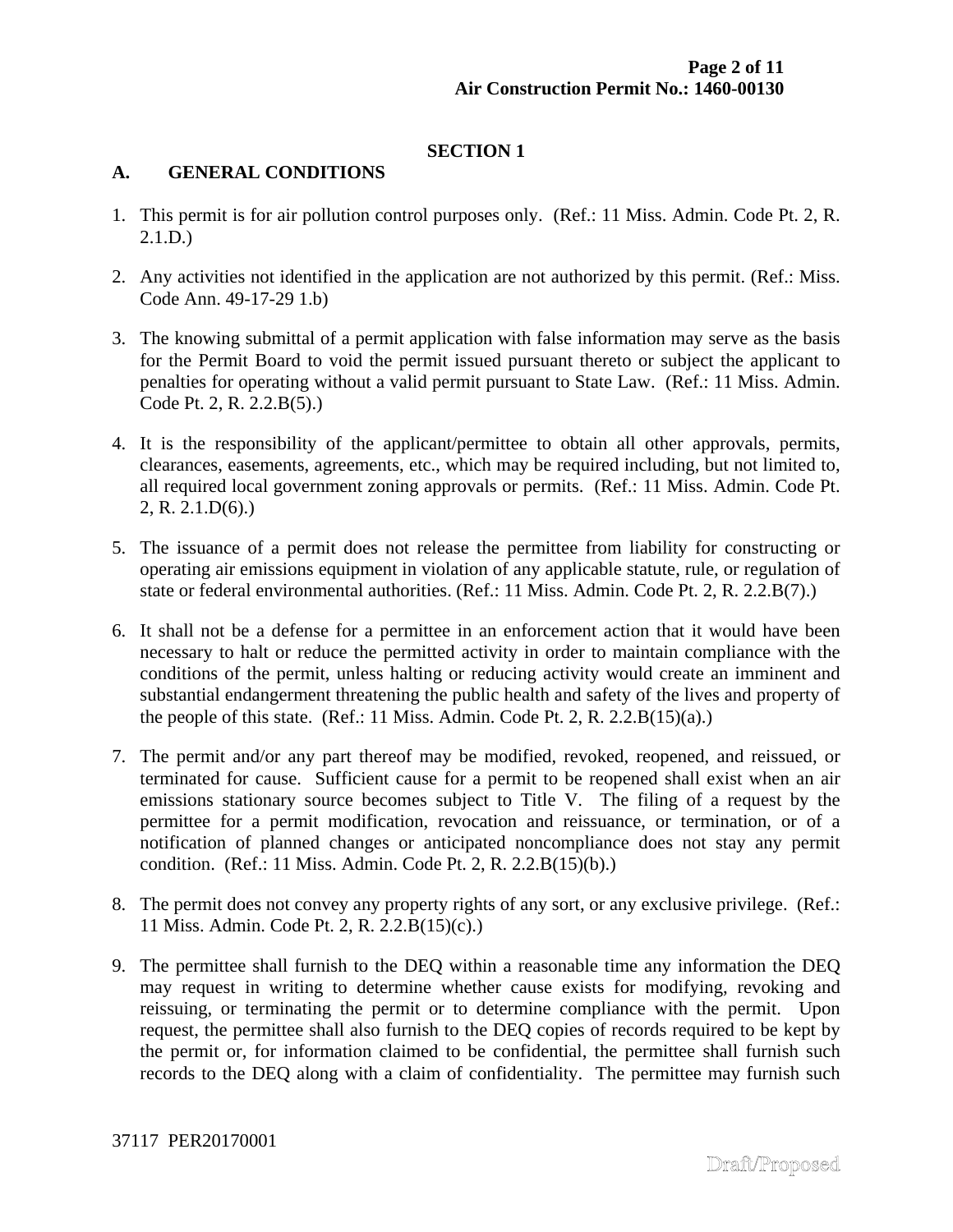records directly to the Administrator along with a claim of confidentiality. (Ref.: 11 Miss. Admin. Code Pt. 2, R. 2.2.B(15)(d).)

- 10. Design and Construction Requirements: The stationary source shall be designed and constructed so as to operate without causing a violation of an Applicable Rules and Regulations, without interfering with the attainment and maintenance of State and National Ambient Air Quality Standards, and such that the emission of air toxics does not result in an ambient concentration sufficient to adversely affect human health and well-being or unreasonably and adversely affect plant or animal life beyond the stationary source boundaries. (Ref.: 11 Miss. Admin. Code Pt. 2, R. 2.5.A.)
- 11. Solids Removal: The necessary facilities shall be constructed so that solids removed in the course of control of air emissions may be disposed of in a manner such as to prevent the solids from becoming windborne and to prevent the materials from entering State waters without the proper environmental permits. (Ref.: Miss. Code Ann. 49-17-29)
- 12. Diversion and Bypass of Air Pollution Controls: The air pollution control facilities shall be constructed such that diversion from or bypass of collection and control facilities is not needed except as provided for in 11 Miss. Admin. Code Pt. 2, R. 1.10., "Air Emission Regulations for the Prevention, Abatement, and Control of Air Contaminants." (Ref.: 11 Miss. Admin. Code Pt. 2, R. 1.10.)
- 13. Fugitive Dust Emissions from Construction Activities: The construction of the stationary source shall be performed in such a manner so as to reduce fugitive dust emissions from construction activities to a minimum. (Ref.: 11 Miss. Admin. Code Pt. 2, R. 2.5.A(4).)
- 14. Right of Entry: The permittee shall allow the Mississippi Department of Environmental Quality Office of Pollution Control and the Mississippi Environmental Quality Permit Board and/or their representatives upon presentation of credentials:
	- a) To enter upon the permittee's premises where an air emission source is located or in which any records are required to be kept under the terms and conditions of this permit; and
	- b) At reasonable times to have access to and copy any records required to be kept under the terms and conditions of this permit; to inspect any monitoring equipment or monitoring method required in this permit; and to sample any air emissions. (Ref.: Miss. Code Ann. 49-17-21)
- 15. Permit Modification or Revocation: After notice and opportunity for a hearing, the Permit Board may modify the permit or revoke it in whole or in part for good cause shown including, but not limited to:
	- a) Persistent violation of any of the terms or conditions of this permit;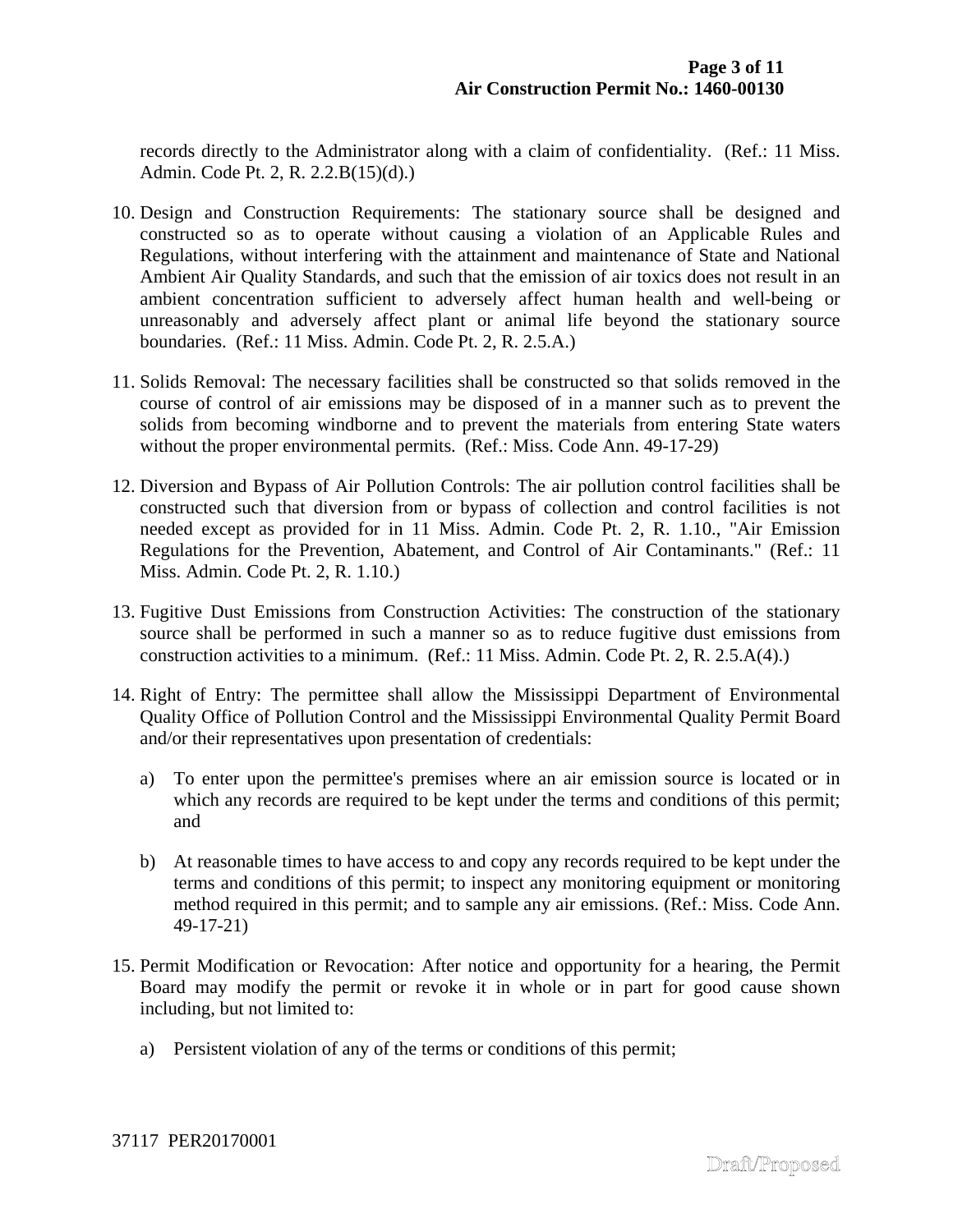- b) Obtaining this permit by misrepresentation or failure to disclose fully all relevant facts; or
- c) A change in federal, state, or local laws or regulations that require either a temporary or permanent reduction or elimination of previously authorized air emission.

(Ref.: 11 Miss. Admin. Code Pt. 2, R. 2.2.C.)

- 16. Public Record and Confidential Information: Except for data determined to be confidential under the Mississippi Air & Water Pollution Control Law, all reports prepared in accordance with the terms of this permit shall be available for public inspection at the offices of the Mississippi Department of Environmental Quality, Office of Pollution Control. (Ref.: Miss. Code Ann. 49-17-39)
- 17. Permit Transfer: This permit shall not be transferred except upon approval of the Permit Board. (Ref.: 11 Miss. Admin. Code Pt. 2, R. 2.16.B)
- 18. Severability: The provisions of this permit are severable. If any provision of the permit, or the application of any provision of the permit to any circumstances, is challenged or held invalid, the validity of the remaining permit provisions and/or portions thereof or their application to other persons or sets of circumstances, shall not be affected thereby. (Ref. 11 Miss. Admin. Code Pt. 2, R. 2.1.D(7).)
- 19. Permit Expiration: The permit to construct will expire if construction does not begin within eighteen (18) months from the date of issuance or if construction is suspended for eighteen (18) months or more. (Ref.: 11 Miss. Admin. Code Pt. 2, R. 2.5.C(1).)
- 20. Certification of Construction: A new stationary source issued a Permit to Construct cannot begin operation until certification of construction by the permittee. (Ref.: 11 Miss. Admin. Code Pt. 2, R. 2.5.D(3).)
- 21. Beginning Operation: Except as prohibited in Section 1, Condition 24 of this permit, after certification of construction by the permittee, the Permit to Construct shall be deemed to satisfy the requirement for a permit to operate until the date the application for issuance or modification of the Title V Permit or the application for issuance or modification of the State Permit to Operate, whichever is applicable, is due. This provision is not applicable to a source excluded from the requirement for a permit to operate as provided by 11 Miss. Admin. Code Pt. 2, R. 2.13.G. (Ref.: 11 Miss. Admin. Code Pt. 2, R. 2.5.D(4).)
- 22. Application for a Permit to Operate: Except as otherwise specified in Section 1, Condition 24 of this permit, the application for issuance or modification of the State Permit to Operate or the Title V Permit, whichever is applicable, is due twelve (12) months after beginning operation or such earlier date or time as specified in the Permit to Construct. The Permit Board may specify an earlier date or time for submittal of the application. Beginning operation will be assumed to occur upon certification of construction, unless the permittee specifies differently in writing. (Ref.: 11 Miss. Admin. Code Pt. 2, R. 2.5.D(5).)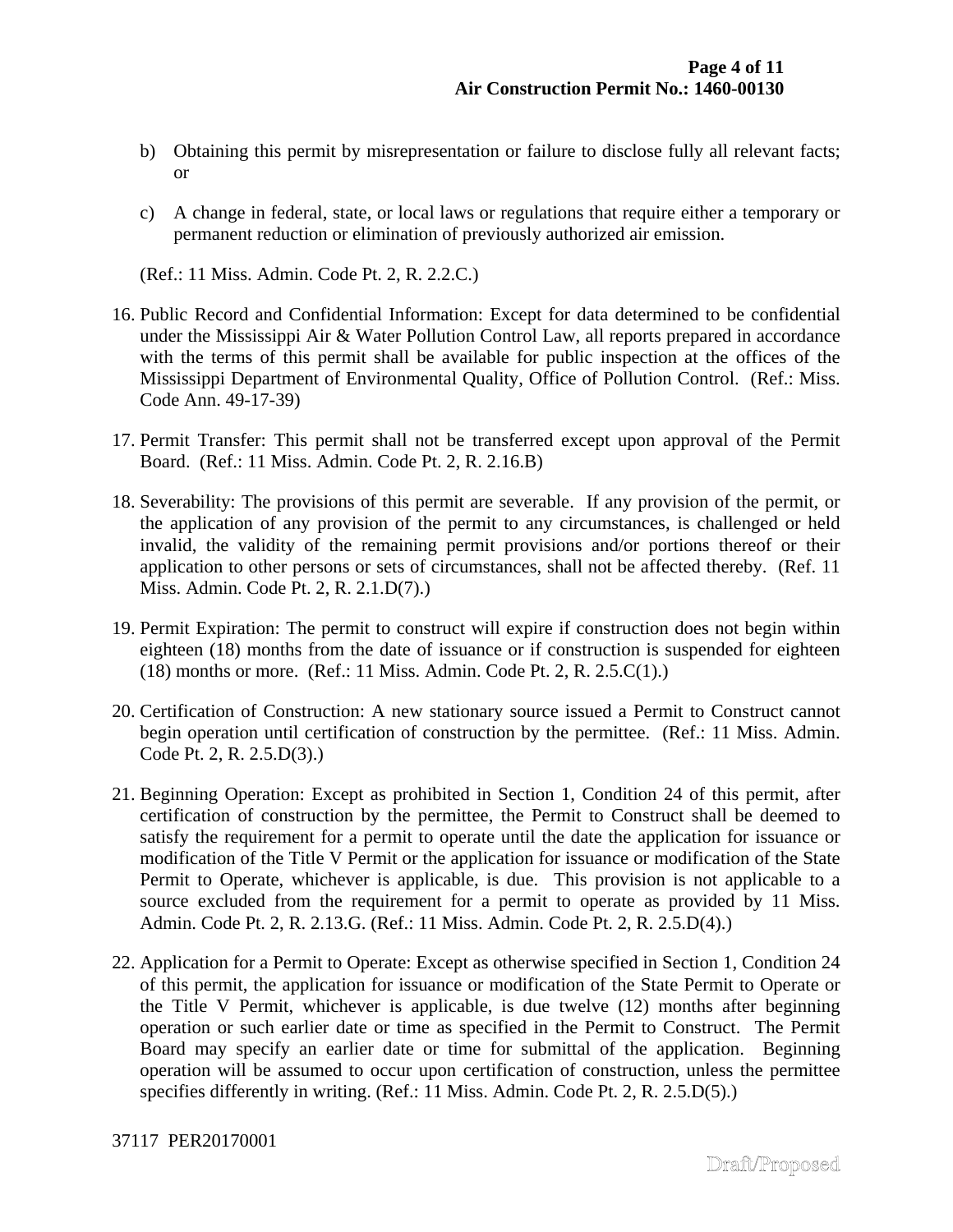- 23. Operating Under a Permit to Construct: Except as otherwise specified in Section 1, Condition 24 of this permit, upon submittal of a timely and complete application for issuance or modification of a State Permit to Operate or a Title V Permit, whichever is applicable, the applicant may continue to operate under the terms and conditions of the Permit to Construct and in compliance with the submitted application until the Permit Board issues, modifies, or denies the Permit to Operate. (Ref.: 11 Miss. Admin. Code Pt. 2, R. 2.5.D(6).)
- 24. Application Requirements for a Permit to Operate for Moderate Modifications: For moderate modifications that require contemporaneous enforceable emissions reductions from more than one emission point in order to "net" out of PSD/NSR, the applicable Title V Permit to Operate or State Permit to Operate must be modified prior to beginning operation of the modified facilities. (Ref.: 11 Miss. Admin. Code Pt. 2, R. 2.5.D(7).)
- 25. General Duty: All air emission equipment shall be operated as efficiently as possible to provide the maximum reduction of air contaminants. (Ref.: 11 Miss. Admin. Code Pt. 2, R.  $2.2.B(10).$
- 26. Deviation Reporting: Except as otherwise specified herein, the permittee shall report all deviations from permit requirements, including those attributable to upsets, the probable cause of such deviations, and any corrective actions or preventive measures taken. Said report shall be made within five (5) working days of the time the deviation began. (Ref.: 11 Miss. Admin. Code Pt. 2, R. 2.2.B(10).)
- 27. Compliance Testing: Regarding compliance testing:
	- a) The results of any emissions sampling and analysis shall be expressed both in units consistent with the standards set forth in any Applicable Rules and Regulations or this permit and in units of mass per time.
	- b) Compliance testing will be performed at the expense of the permittee.
	- c) Each emission sampling and analysis report shall include but not be limited to the following:
		- (1) detailed description of testing procedures;
		- (2) sample calculation(s);
		- (3) results; and
		- (4) comparison of results to all Applicable Rules and Regulations and to emission limitations in the permit.
		- (Ref.: 11 Miss. Admin. Code Pt. 2, R. 2.6.B(3), (4), and (6).)

37117 PER20170001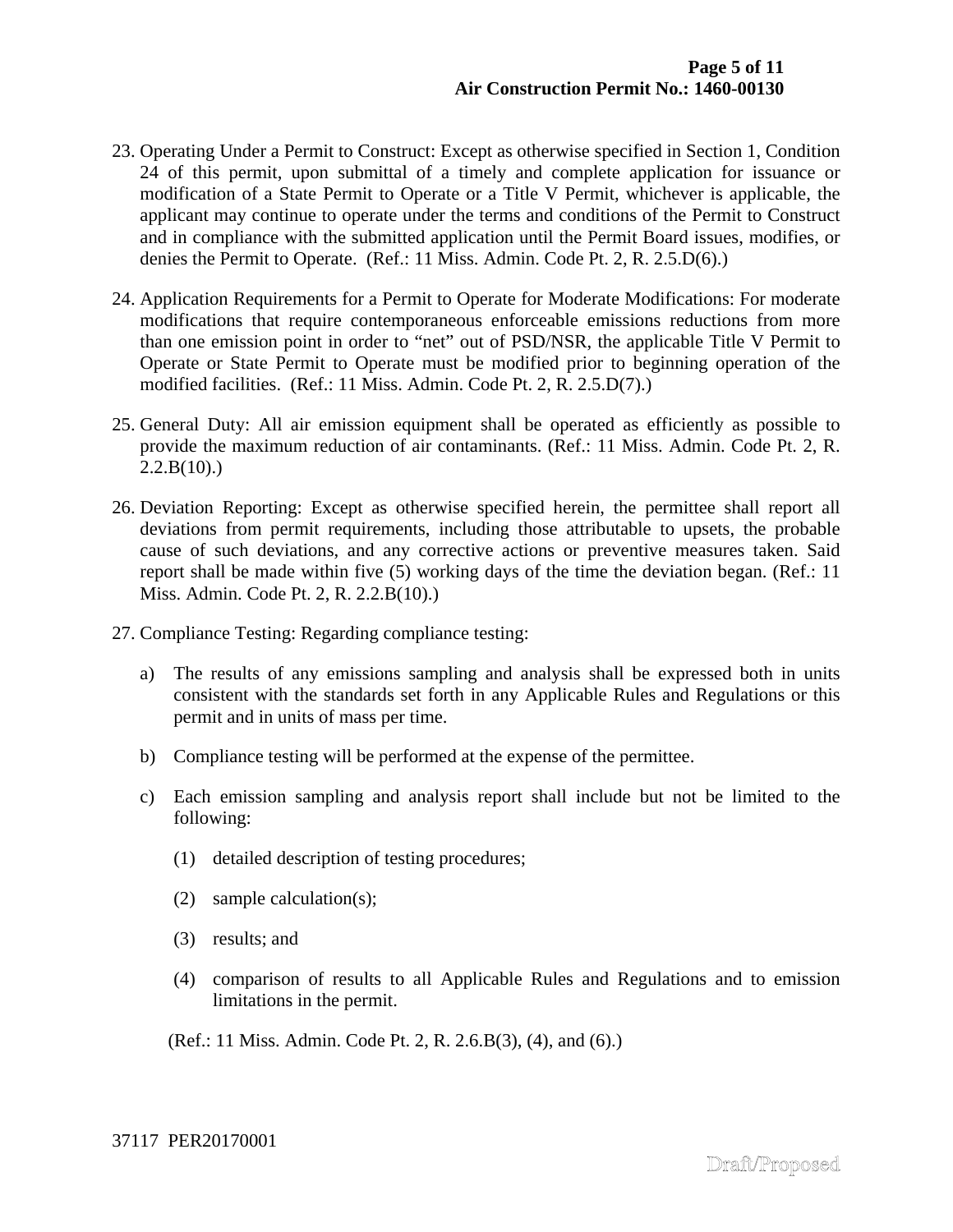#### **B. GENERAL NOTIFICATION REQUIREMENTS**

- 1. Within fifteen (15) days of beginning actual construction, the permittee must notify DEQ in writing that construction has begun. (Ref.: 11 Miss. Admin. Code Pt. 2, R. 2.5.C(2).)
- 2. The permittee must notify DEQ in writing when construction does not begin within eighteen (18) months of issuance or if construction is suspended for eighteen (18) months or more. (Ref.: 11 Miss. Admin. Code Pt. 2, R. 2.5.C(3).)
- 3. Upon the completion of construction or installation of an approved stationary source or modification, and prior to commencing operation, the applicant shall notify the Permit Board that construction or installation was performed in accordance with the approved plans and specifications on file with the Permit Board. (Ref.: 11 Miss. Admin. Code Pt. 2, R. 2.5.D(1) and (3).)
- 4. The Permit Board shall be promptly notified in writing of any change in construction from the previously approved plans and specifications or permit. If the Permit Board determines the changes are substantial, it may require the submission of a new application to construct with "as built" plans and specifications. Notwithstanding any provision herein to the contrary, the acceptance of an "as built" application shall not constitute a waiver of the right to seek compliance penalties pursuant to State Law. (Ref.: 11 Miss. Admin. Code Pt. 2, R.  $2.5.D(2)$ .)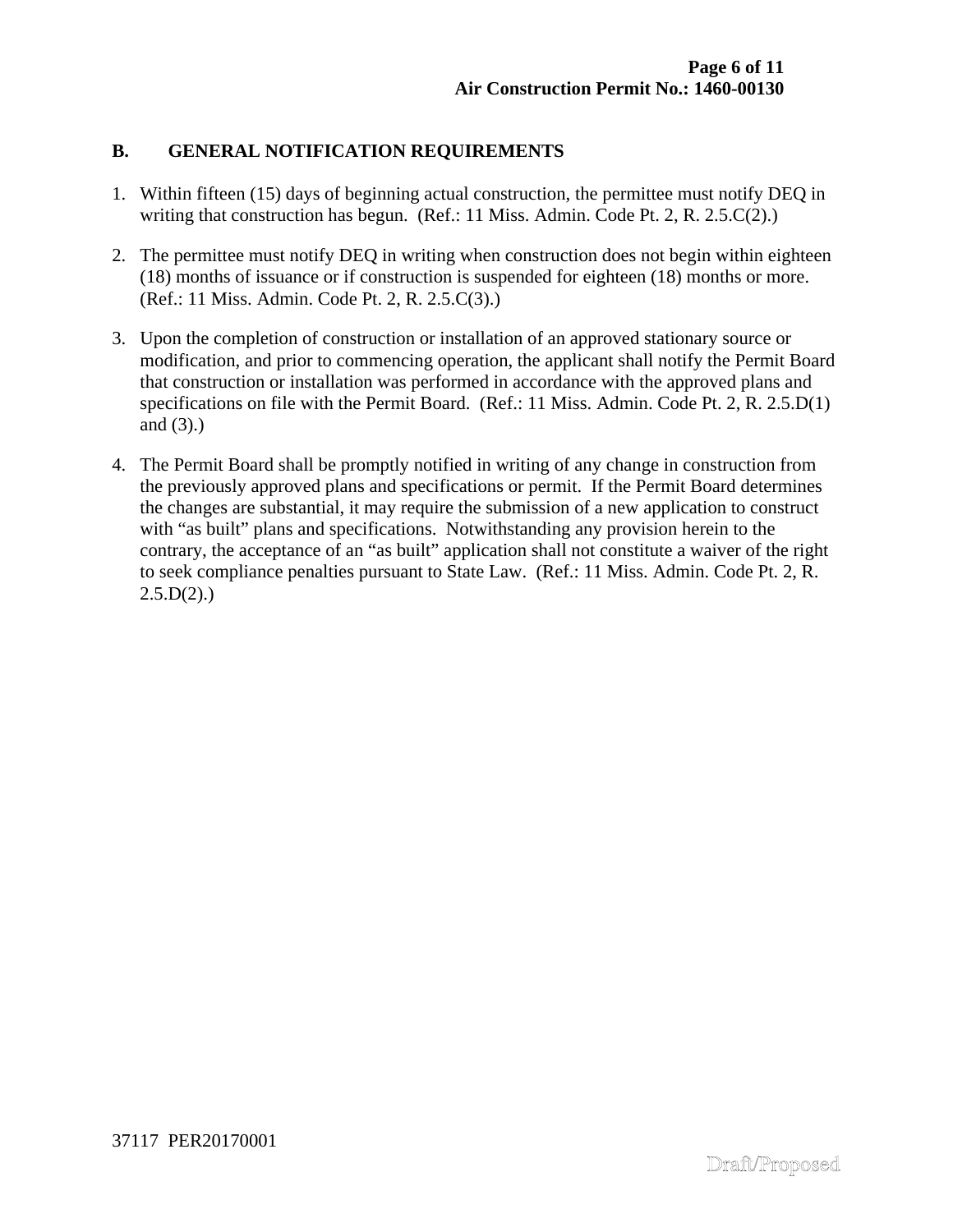#### **SECTION 2 EMISSION POINT DESCRIPTION**

The permittee is authorized to construct and operate, upon certification of construction, air emissions equipment, as described in the following table.

| Emission<br>Point | <b>Description</b> |
|-------------------|--------------------|
|                   |                    |
|                   |                    |
|                   |                    |
|                   |                    |
|                   |                    |
|                   |                    |

*Be sure to describe emission points, including pollution control equipment, in sufficient detail to document the basis for NSPS and MACT applicability determinations (e.g., descriptions for RICE should include horsepower, type of fuel, type of combustion process for gas engines, type of service, and year of manufacture).*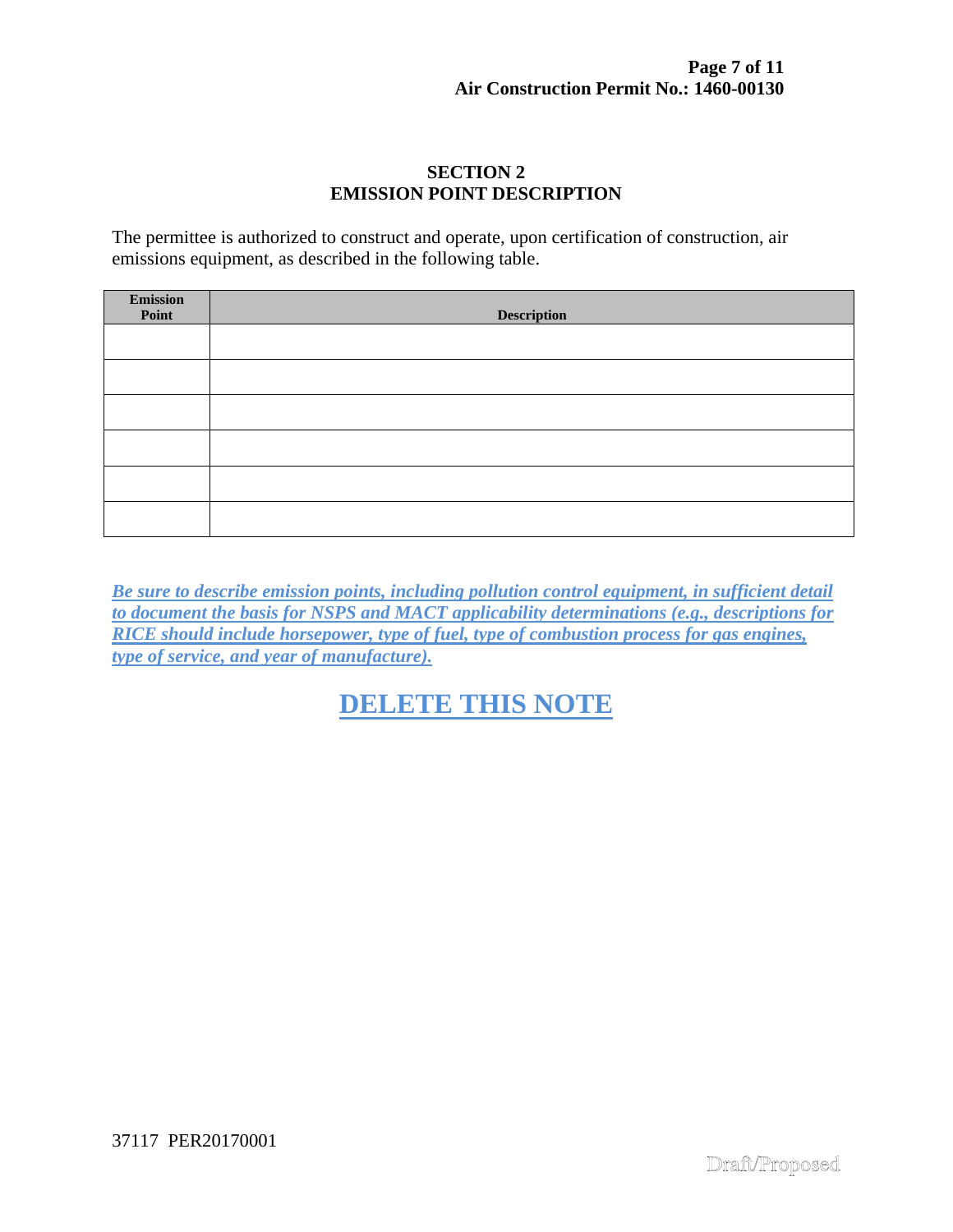#### **SECTION 3 EMISSION LIMITATIONS AND STANDARDS**

| <b>Emission</b><br>Point | <b>Applicable Requirement</b> | <b>Condition</b><br>Number(s) | Pollutant/<br>Parameter | <b>Limitation/Standard</b> |
|--------------------------|-------------------------------|-------------------------------|-------------------------|----------------------------|
|                          |                               |                               |                         |                            |
|                          |                               |                               |                         |                            |
|                          |                               |                               |                         |                            |
|                          |                               |                               |                         |                            |
|                          |                               |                               |                         |                            |
|                          |                               |                               |                         |                            |

3.1

*List all applicable regulations, emission limits and operating restrictions (including avoidance limits). Applicable requirement citations should drill down to a level sufficient to identify the given requirement (e.g., 40 CFR 60, Subpart JJJJ (§60.4230(a)(4)(iv)). Limits should specify the numerical value to the precision of the applicable standard, the units of the limit and the averaging time, if applicable.* 

*Avoidance limits should be no closer to the applicability threshold than the precision of the estimation basis contained in the permit application and/or the monitoring methodology prescribed in Section 5 of this permit. For example, a facility proposes a PSD avoidance limit of 249.9 MMBtu/hr heat input for a boiler, based on fuel gas monitoring. Such a limit may not be appropriate if the flow monitor is not capable of*  $+/-0.04\%$  *accuracy ((250-249.9)/250) x 100).*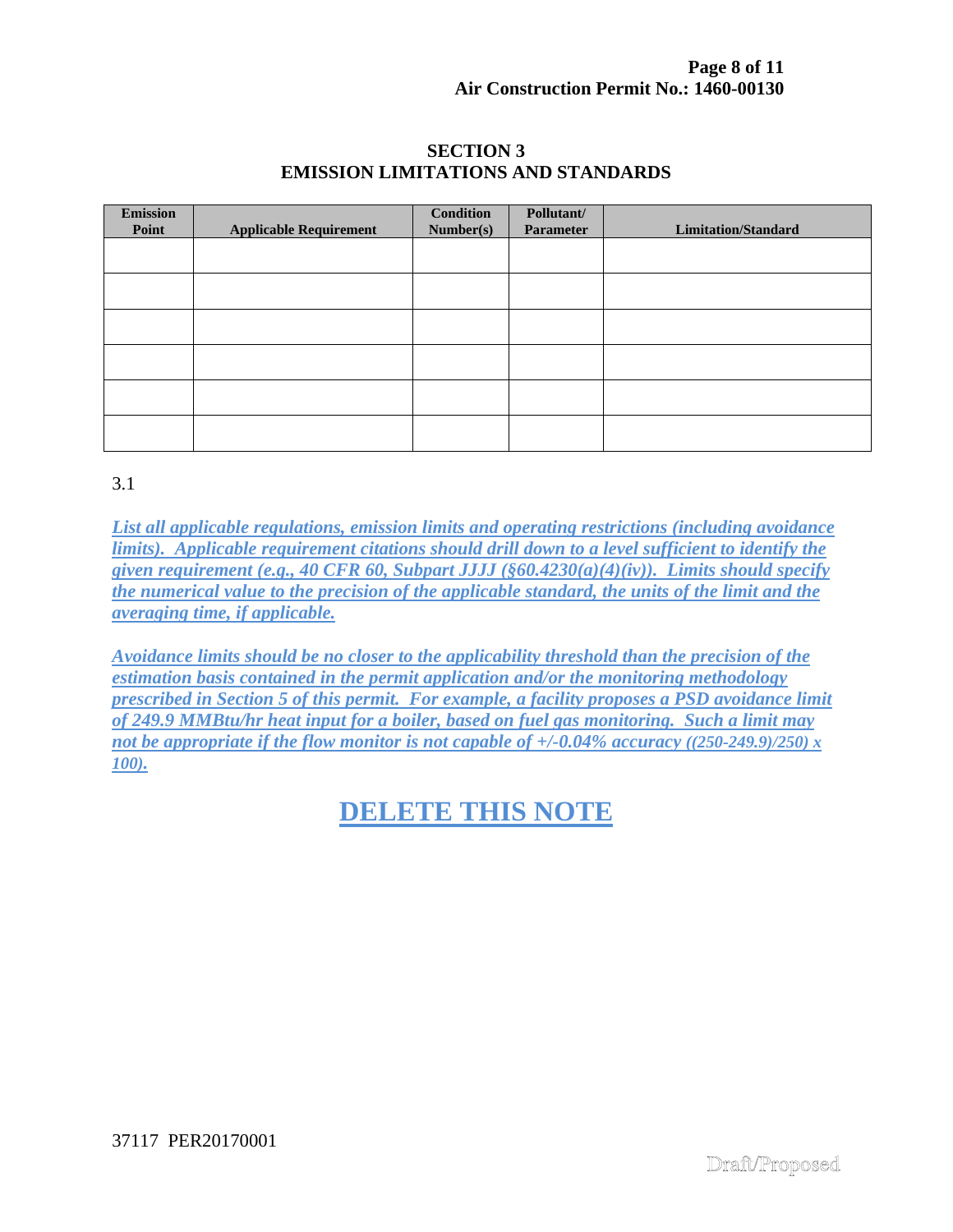#### **SECTION 4 WORK PRACTICES**

| <b>Emission</b><br>Point | <b>Applicable Requirement</b> | <b>Condition</b><br>Number(s) | Pollutant/<br><b>Parameter</b> | <b>Work Practice</b> |
|--------------------------|-------------------------------|-------------------------------|--------------------------------|----------------------|
|                          |                               |                               |                                |                      |
|                          |                               |                               |                                |                      |
|                          |                               |                               |                                |                      |
|                          |                               |                               |                                |                      |
|                          |                               |                               |                                |                      |
|                          |                               |                               |                                |                      |
|                          |                               |                               |                                |                      |

4.1

*If no work practices apply to this permit action, replace the table with: "THIS SECTION WAS INTENTIONALLY LEFT BLANK SINCE NO WORK PRACTICE STANDARDS APPLY TO THIS PERMIT ACTION." Typically, sources subject to a MACT will have work practice standards (maybe also the odd NSPS or Part 61 NESHAP).*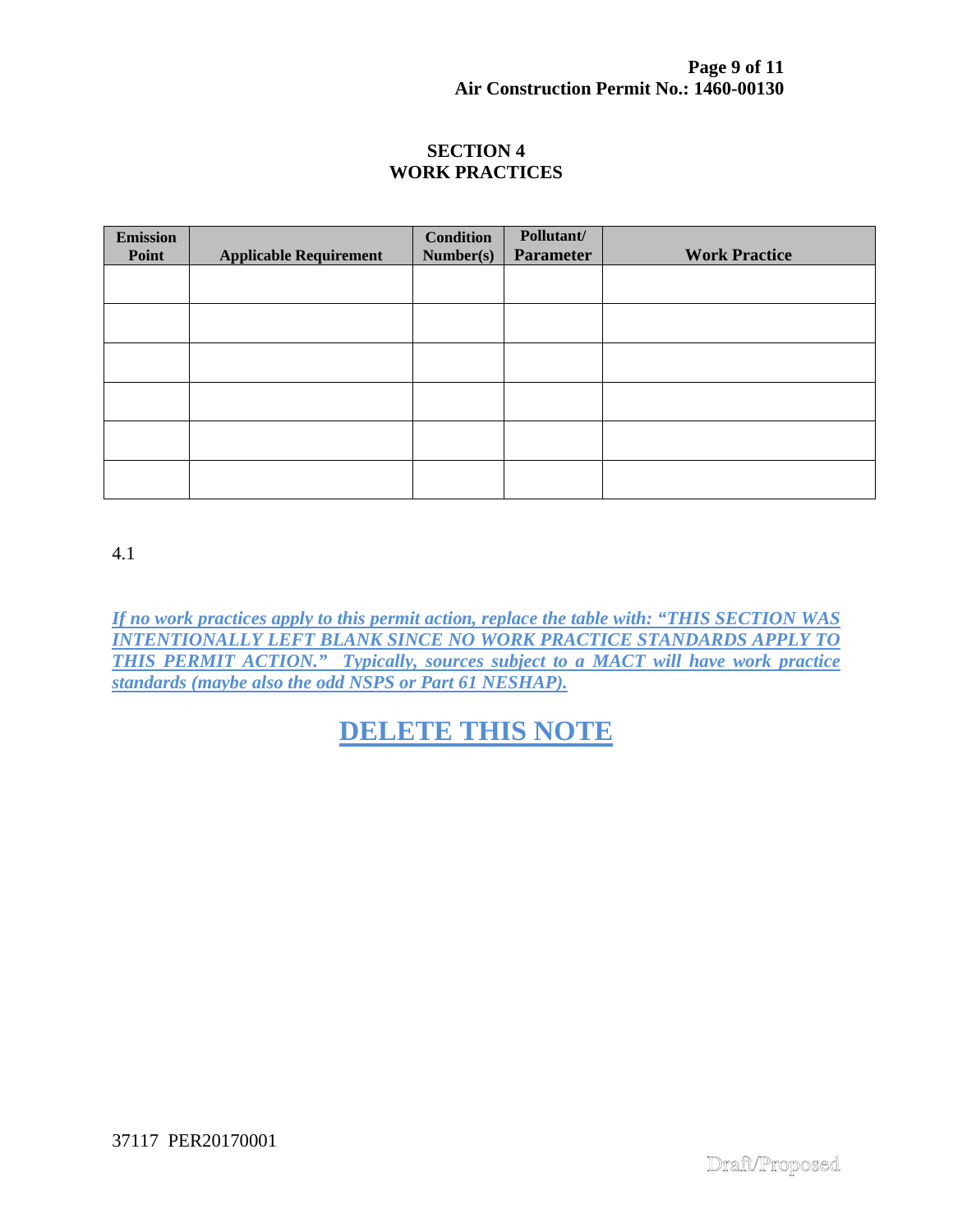#### **SECTION 5 MONITORING AND RECORDKEEPING REQUIREMENTS**

| <b>Emission</b><br>Point | <b>Applicable Requirement</b> | <b>Condition</b><br>Number(s) | Pollutant/<br><b>Parameter</b> | <b>Monitoring/Recordkeeping</b><br>Requirement |
|--------------------------|-------------------------------|-------------------------------|--------------------------------|------------------------------------------------|
|                          |                               |                               |                                |                                                |
|                          |                               |                               |                                |                                                |
|                          |                               |                               |                                |                                                |
|                          |                               |                               |                                |                                                |
|                          |                               |                               |                                |                                                |

5.1

*Specify monitoring and recordkeeping requirements to demonstrate compliance with the limitations and standards outlined in Section 3 of this permit. Conditions requiring initial stack testing should cite the appropriate test methods.* 

*Conditions for avoidance limit monitoring should define how compliance will be determined, what specific operating data will be recorded, the frequency at which operating data will be recorded and the period for determining compliance with the limit (i.e., monthly, consecutive 12-months). For avoidance limits based on an emission rate, the permit should specify the equation and/or method that will be used for calculating emissions to demonstrate compliance with the limit.*